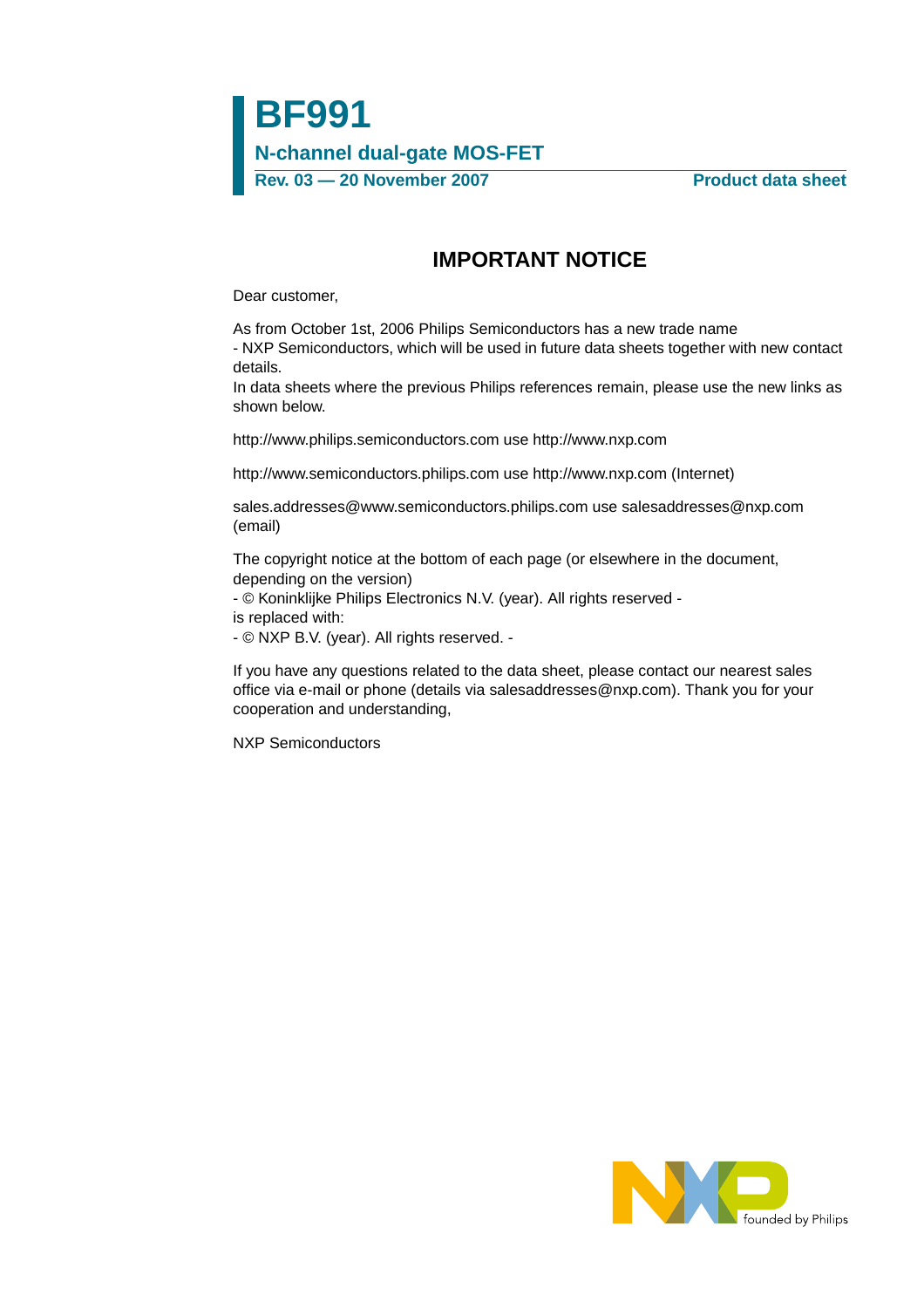#### **FEATURES**

• Protected against excessive input voltage surges by integrated back-to-back diodes between gates and source.

#### **APPLICATIONS**

- VHF applications such as:
	- VHF television tuners and FM tuners
	- Professional communication equipment.

#### **PINNING**

| <b>PIN</b> | <b>SYMBOL</b>  | <b>DESCRIPTION</b> |  |  |
|------------|----------------|--------------------|--|--|
|            | s, b           | source             |  |  |
|            |                | drain              |  |  |
|            | g <sub>2</sub> | gate 2             |  |  |
|            |                | gate 1             |  |  |

#### **DESCRIPTION**

Depletion type field-effect transistor in a plastic SOT143 microminiature package with interconnected source and substrate.



Fig.1 Simplified outline (SOT143) and symbol.

#### **QUICK REFERENCE DATA**

| <b>SYMBOL</b>    | <b>PARAMETER</b>            | <b>CONDITIONS</b>                                                                                   | TYP. | MAX. | <b>UNIT</b> |
|------------------|-----------------------------|-----------------------------------------------------------------------------------------------------|------|------|-------------|
| V <sub>DS</sub>  | drain-source voltage        |                                                                                                     |      | 20   | V           |
| ΙD               | drain current               |                                                                                                     |      | 20   | mA          |
| $P_{\text{tot}}$ | total power dissipation     | up to $T_{amb}$ = 60 °C                                                                             |      | 200  | mW          |
| T,               | junction temperature        |                                                                                                     |      | 150  | $^{\circ}C$ |
| $ Y_{fs} $       | transfer admittance         | f = 1 kHz; $I_D$ = 10 mA; $V_{DS}$ = 10 V; $V_{G2-S}$ = 4 V                                         | 14   |      | mS          |
| $C_{ig1-s}$      | input capacitance at gate 1 | f = 1 MHz; $I_D$ = 10 mA; $V_{DS}$ = 10 V; $V_{G2-S}$ = 4 V                                         | 2.1  |      | pF          |
| $C_{rs}$         | feedback capacitance        | f = 1 MHz; $I_D$ = 10 mA; $V_{DS}$ = 10 V; $V_{G2-S}$ = 4 V                                         | 20   | —    | fF          |
| F                | noise figure                | $f = 200$ MHz; $G_S = 2$ mS; $B_S = B_{Sopt}$ ;<br>$I_D = 10$ mA; $V_{DS} = 10$ V; $V_{G2-S} = 4$ V |      | 2    | dВ          |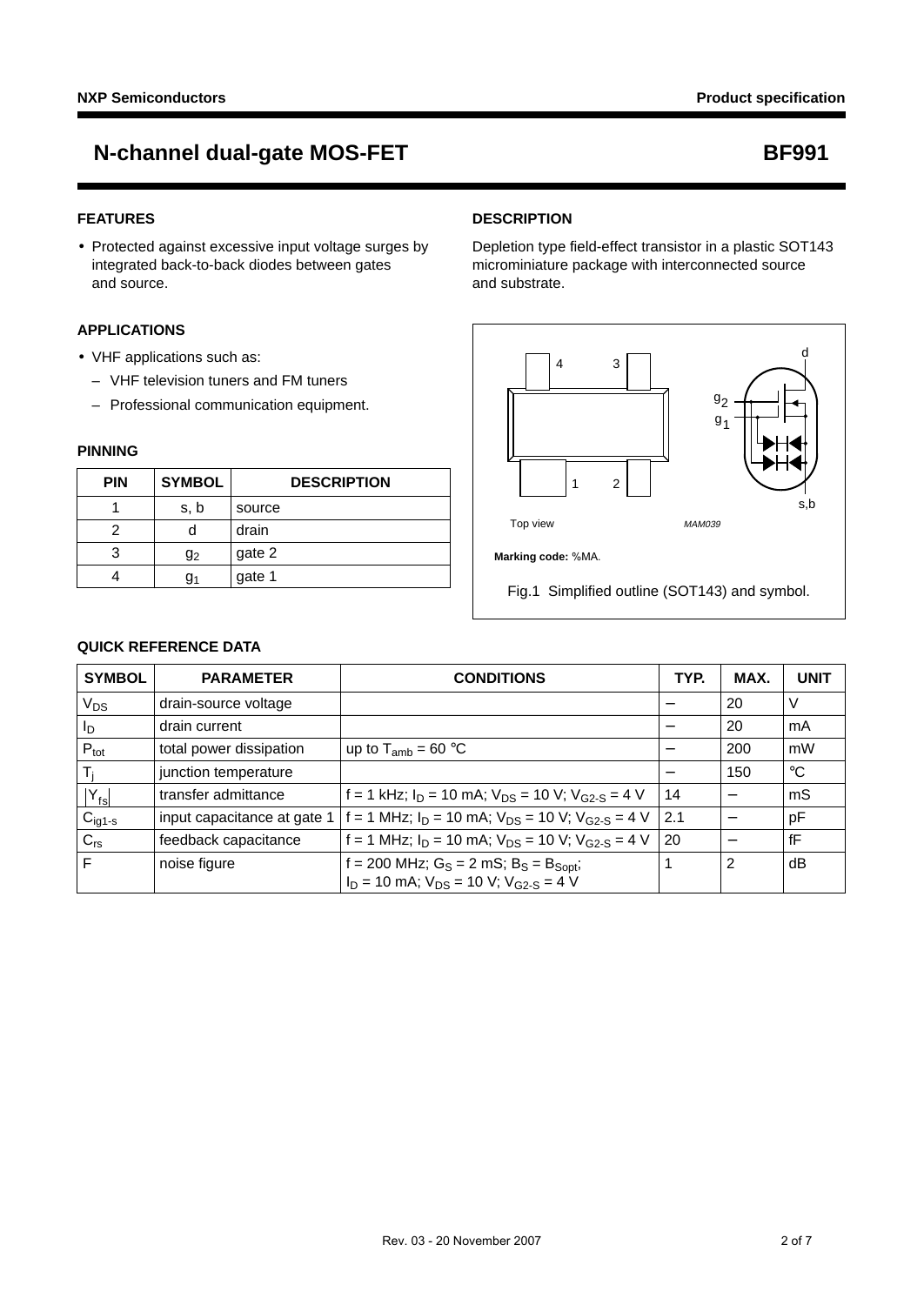### **LIMITING VALUES**

In according with the Absolute Maximum Rating System (IEC 134).

| <b>SYMBOL</b>              | <b>PARAMETER</b>        | <b>CONDITIONS</b>               | MIN.  | MAX.   | <b>UNIT</b> |
|----------------------------|-------------------------|---------------------------------|-------|--------|-------------|
| $V_{DS}$                   | drain-source voltage    |                                 |       | 20     |             |
| ΙD                         | drain current (DC)      |                                 |       | 20     | mA          |
| $I_{D(AV)}$                | average drain current   |                                 |       | 20     | mA          |
| $I_{G1-S}$                 | gate 1-source current   |                                 |       | ±10    | mA          |
| $IG2-S$                    | gate 2-source current   |                                 |       | ±10    | mA          |
| $P_{\text{tot}}$           | total power dissipation | up to $T_{amb}$ = 60 °C; note 1 |       | 200    | mW          |
| ${\mathsf T}_{\text{stg}}$ | storage temperature     |                                 | $-65$ | $+150$ | °C          |
|                            | junction temperature    |                                 |       | 150    | °C          |

### **THERMAL CHARACTERISTICS**

| <b>SYMBOL</b> | <b>PARAMETER</b>                            | <b>CONDITIONS</b>     | VALUE | UNIT |  |
|---------------|---------------------------------------------|-----------------------|-------|------|--|
| $R_{th i-a}$  | thermal resistance from junction to ambient | l in free air; note 1 | 460   | K/W  |  |

#### **Note to the Limiting values and the Thermal characteristics**

1. Device mounted on a ceramic substrate of  $8 \times 10 \times 0.7$  mm.

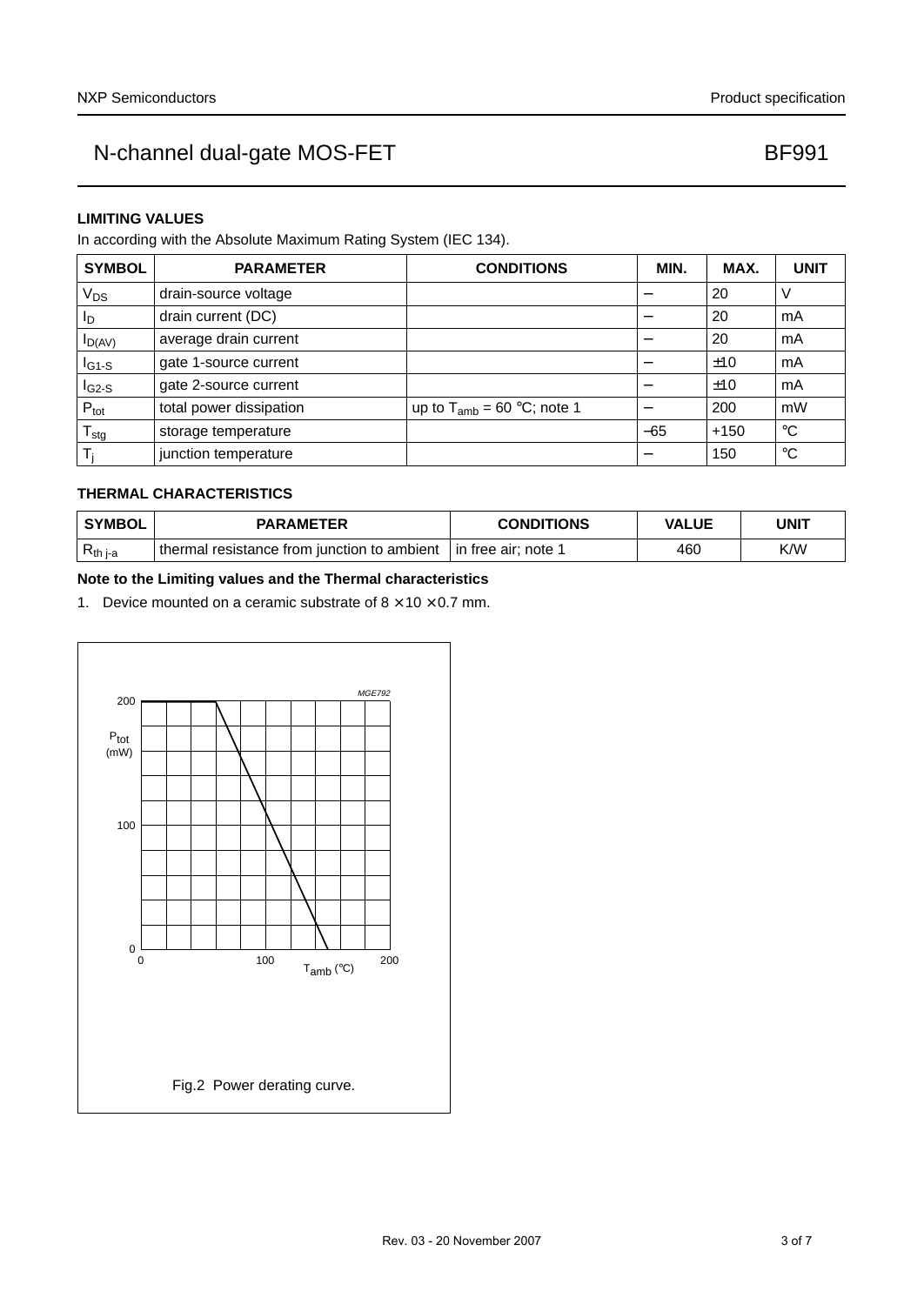#### **STATIC CHARACTERISTICS**

 $T_i = 25$  °C unless otherwise specified.

| <b>SYMBOL</b>           | <b>PARAMETER</b>                | <b>CONDITIONS</b>                                     | MIN. | MAX.   | <b>UNIT</b> |
|-------------------------|---------------------------------|-------------------------------------------------------|------|--------|-------------|
| $I_{G1-SS}$             | gate 1 cut-off current          | $V_{G1-S}$ = 5 V; $V_{G2-S}$ = $V_{DS}$ = 0           |      | 50     | nA          |
| $IG2-SS$                | gate 2 cut-off current          | $V_{G2-S}$ = 5 V; $V_{G1-S}$ = $V_{DS}$ = 0           |      | 50     | nA          |
| <b>I</b> <sub>DSS</sub> | drain current                   | $V_{DS}$ = 10 V; $V_{G1-S}$ = 0; $V_{G2-S}$ = 4 V     | 4    | 25     | mA          |
| $V_{(BR)G1-SS}$         | gate 1-source breakdown voltage | $I_{G1-SS}$ = 10 mA; $V_{G2-S}$ = $V_{DS}$ = 0        | 6    | 20     | V           |
| $V_{(BR)G2-SS}$         | gate 2-source breakdown voltage | $I_{G2-SS}$ = 10 mA; $V_{G1-S}$ = $V_{DS}$ = 0        | 6    | 20     | V           |
| $V_{(P)G1-S}$           | gate 1-source cut-off voltage   | $I_D = 20 \mu A$ ; $V_{DS} = 10 V$ ; $V_{G2-S} = 4 V$ |      | $-2.5$ | N           |
| $V_{(P)G2-S}$           | gate 2-source cut-off voltage   | $I_D = 20 \mu A$ ; $V_{DS} = 10 V$ ; $V_{G1-S} = 0$   | –    | $-2.5$ | V           |

### **DYNAMIC CHARACTERISTICS**

Measuring conditions (common source):  $I_D = 10$  mA;  $V_{DS} = 10$  V;  $V_{G2-S} = 4$  V;  $T_{amb} = 25$  °C.

| <b>SYMBOL</b>      | <b>PARAMETER</b>            | <b>CONDITIONS</b>                                                                 | MIN.                     | TYP. | MAX. | <b>UNIT</b> |
|--------------------|-----------------------------|-----------------------------------------------------------------------------------|--------------------------|------|------|-------------|
| $ Y_{fs} $         | transfer admittance         | $f = 1$ kHz                                                                       | 10                       | 14   |      | mS          |
| $C_{\text{ig1-s}}$ | input capacitance at gate 1 | $f = 1$ MHz                                                                       | $\qquad \qquad$          | 2.1  |      | pF          |
| $C_{ig2-s}$        | input capacitance at gate 2 | $f = 1$ MHz                                                                       | —                        |      |      | pF          |
| $C_{rs}$           | feedback capacitance        | $f = 1$ MHz                                                                       |                          | 20   |      | fF          |
| $C_{os}$           | output capacitance          | $f = 1$ MHz                                                                       | $\overline{\phantom{m}}$ | 1.1  |      | pF          |
| F                  | noise figure                | f = 100 MHz; $G_S = 1$ mS; $B_S = B_{Sopt}$                                       | $\overline{\phantom{m}}$ | 0.7  | 1.7  | dB          |
|                    |                             | $f = 200$ MHz; $G_S = 2$ mS; $B_S = B_{Sopt}$                                     | —                        |      | 2    | dB          |
| G <sub>tr</sub>    | transducer gain; note 1     | f = 100 MHz; $G_S = 1$ mS; $B_S = B_{Sopt}$ ;<br>$G_L = 0.5$ mS; $B_L = B_{Lopt}$ |                          | 29   |      | dB          |
|                    |                             |                                                                                   |                          |      |      |             |
|                    |                             | $f = 200$ MHz; $G_S = 2$ mS; $B_S = B_{Sopt}$ ;                                   | $\overline{\phantom{0}}$ | 26   |      | dB          |
|                    |                             | $G_L = 0.5$ mS; $B_L = B_{Lopt}$                                                  |                          |      |      |             |

#### **Note**

1. Crystal mounted in a SOT103 package.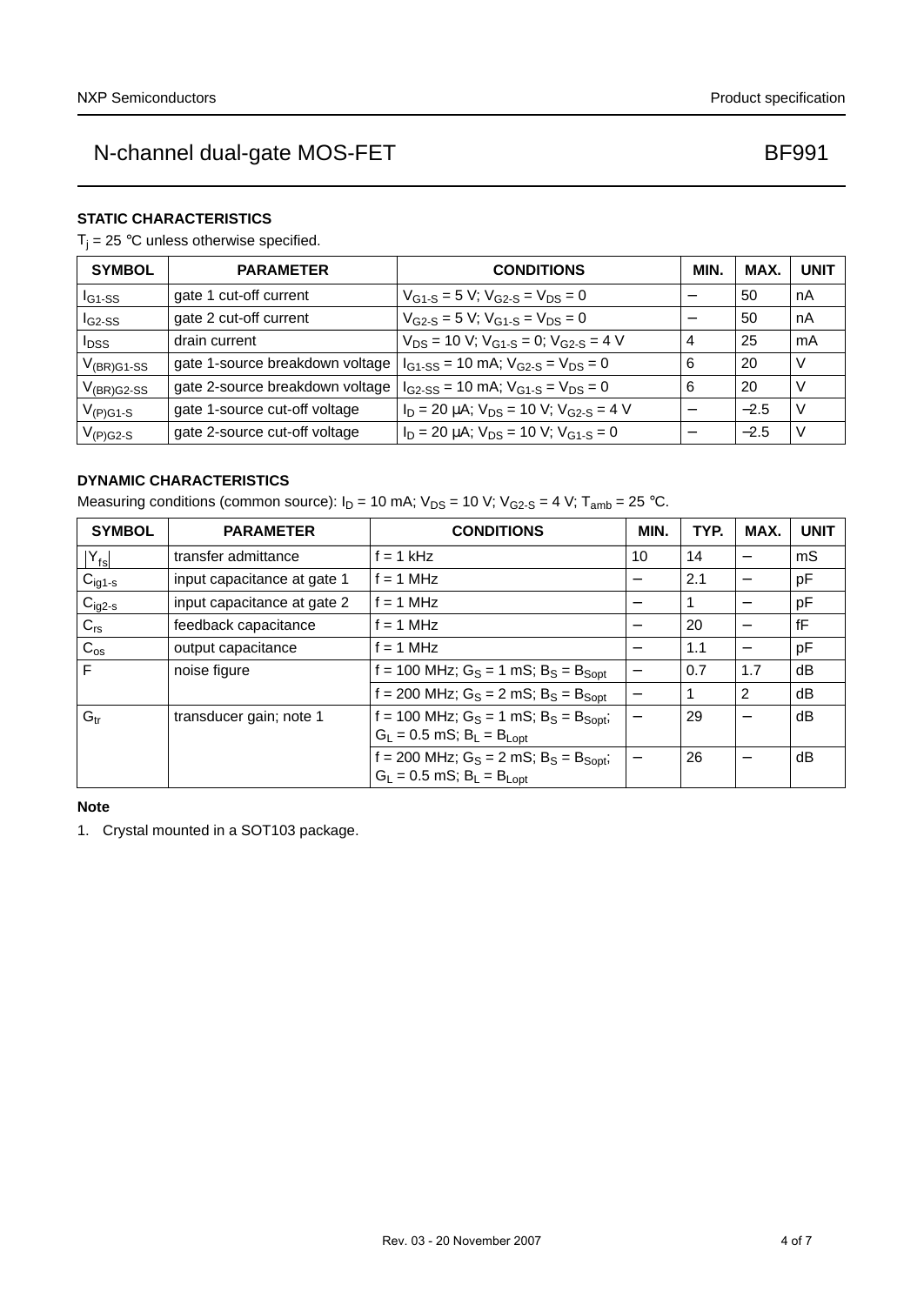#### **PACKAGE OUTLINE**

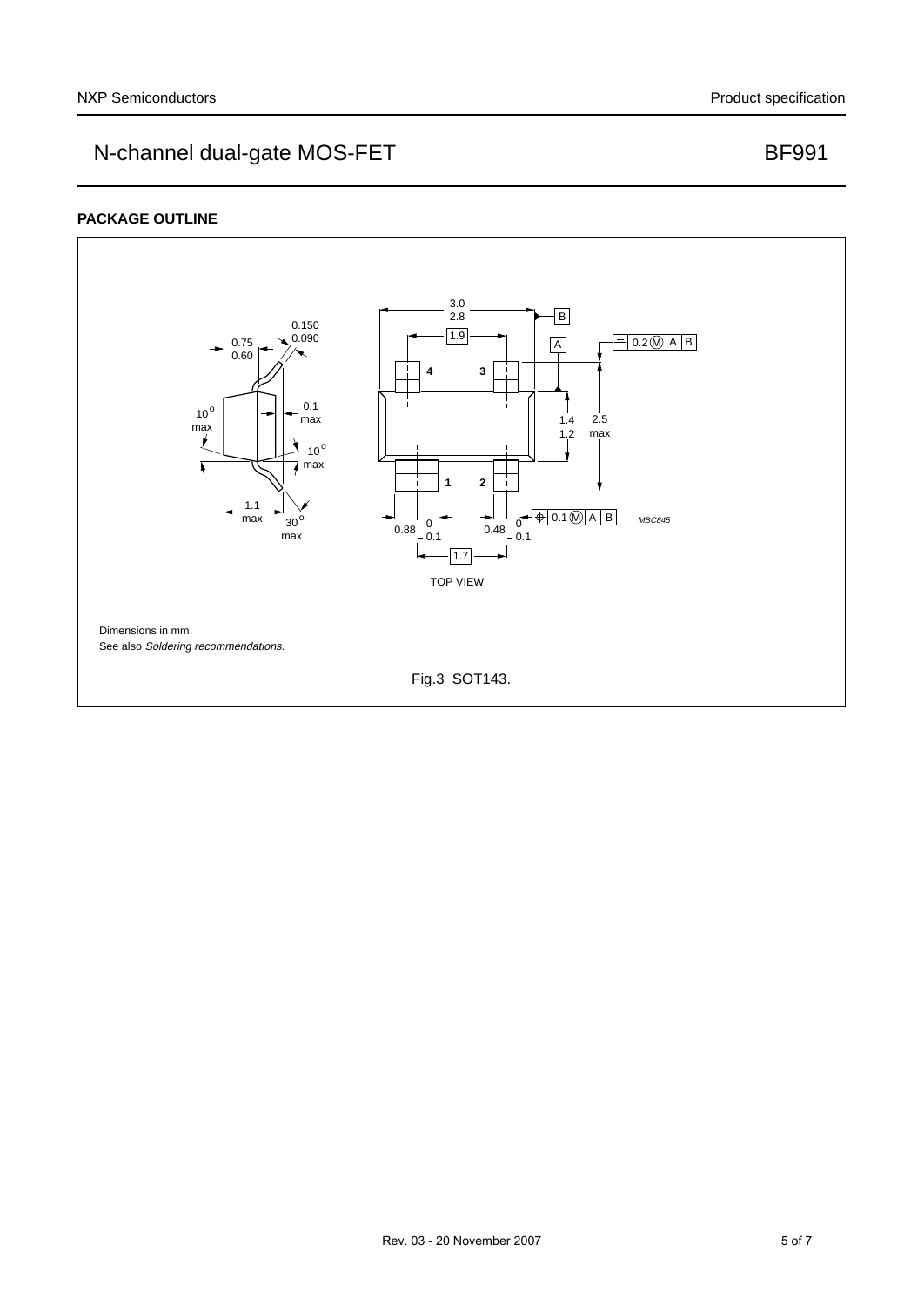## **Legal information**

## **Data sheet status**

| Document status <sup>[1][2]</sup> | Product status <sup>[3]</sup> | <b>Definition</b>                                                                     |
|-----------------------------------|-------------------------------|---------------------------------------------------------------------------------------|
| Objective [short] data sheet      | Development                   | This document contains data from the objective specification for product development. |
| Preliminary [short] data sheet    | Qualification                 | This document contains data from the preliminary specification.                       |
| Product [short] data sheet        | Production                    | This document contains the product specification.                                     |

[1] Please consult the most recently issued document before initiating or completing a design.

[2] The term 'short data sheet' is explained in section "Definitions".

The product status of device(s) described in this document may have changed since this document was published and may differ in case of multiple devices. The latest product status information is available on the Internet at URL http://www.nxp.com.

## **Definitions**

**Draft —** The document is a draft version only. The content is still under internal review and subject to formal approval, which may result in modifications or additions. NXP Semiconductors does not give any representations or warranties as to the accuracy or completeness of information included herein and shall have no liability for the consequences of use of such information.

**Short data sheet —** A short data sheet is an extract from a full data sheet with the same product type number(s) and title. A short data sheet is intended for quick reference only and should not be relied upon to contain detailed and full information. For detailed and full information see the relevant full data sheet, which is available on request via the local NXP Semiconductors sales office. In case of any inconsistency or conflict with the short data sheet, the full data sheet shall prevail.

## **Disclaimers**

**General —** Information in this document is believed to be accurate and reliable. However, NXP Semiconductors does not give any representations or warranties, expressed or implied, as to the accuracy or completeness of such information and shall have no liability for the consequences of use of such information.

**Right to make changes —** NXP Semiconductors reserves the right to make changes to information published in this document, including without limitation specifications and product descriptions, at any time and without notice. This document supersedes and replaces all information supplied prior to the publication hereof.

**Suitability for use - NXP** Semiconductors products are not designed, authorized or warranted to be suitable for use in medical, military, aircraft, space or life support equipment, nor in applications where failure or

malfunction of an NXP Semiconductors product can reasonably be expected to result in personal injury, death or severe property or environmental damage. NXP Semiconductors accepts no liability for inclusion and/or use of NXP Semiconductors products in such equipment or applications and therefore such inclusion and/or use is at the customer's own risk.

**Applications —** Applications that are described herein for any of these products are for illustrative purposes only. NXP Semiconductors makes no representation or warranty that such applications will be suitable for the specified use without further testing or modification.

**Limiting values —** Stress above one or more limiting values (as defined in the Absolute Maximum Ratings System of IEC 60134) may cause permanent damage to the device. Limiting values are stress ratings only and operation of the device at these or any other conditions above those given in the Characteristics sections of this document is not implied. Exposure to limiting values for extended periods may affect device reliability.

**Terms and conditions of sale —** NXP Semiconductors products are sold subject to the general terms and conditions of commercial sale, as published at http://www.nxp.com/profile/terms, including those pertaining to warranty, intellectual property rights infringement and limitation of liability, unless explicitly otherwise agreed to in writing by NXP Semiconductors. In case of any inconsistency or conflict between information in this document and such terms and conditions, the latter will prevail.

**No offer to sell or license —** Nothing in this document may be interpreted or construed as an offer to sell products that is open for acceptance or the grant, conveyance or implication of any license under any copyrights, patents or other industrial or intellectual property rights.

## **Trademarks**

Notice: All referenced brands, product names, service names and trademarks are the property of their respective owners.

## **Contact information**

For additional information, please visit: **http://www.nxp.com** For sales office addresses, send an email to: **salesaddresses@nxp.com**